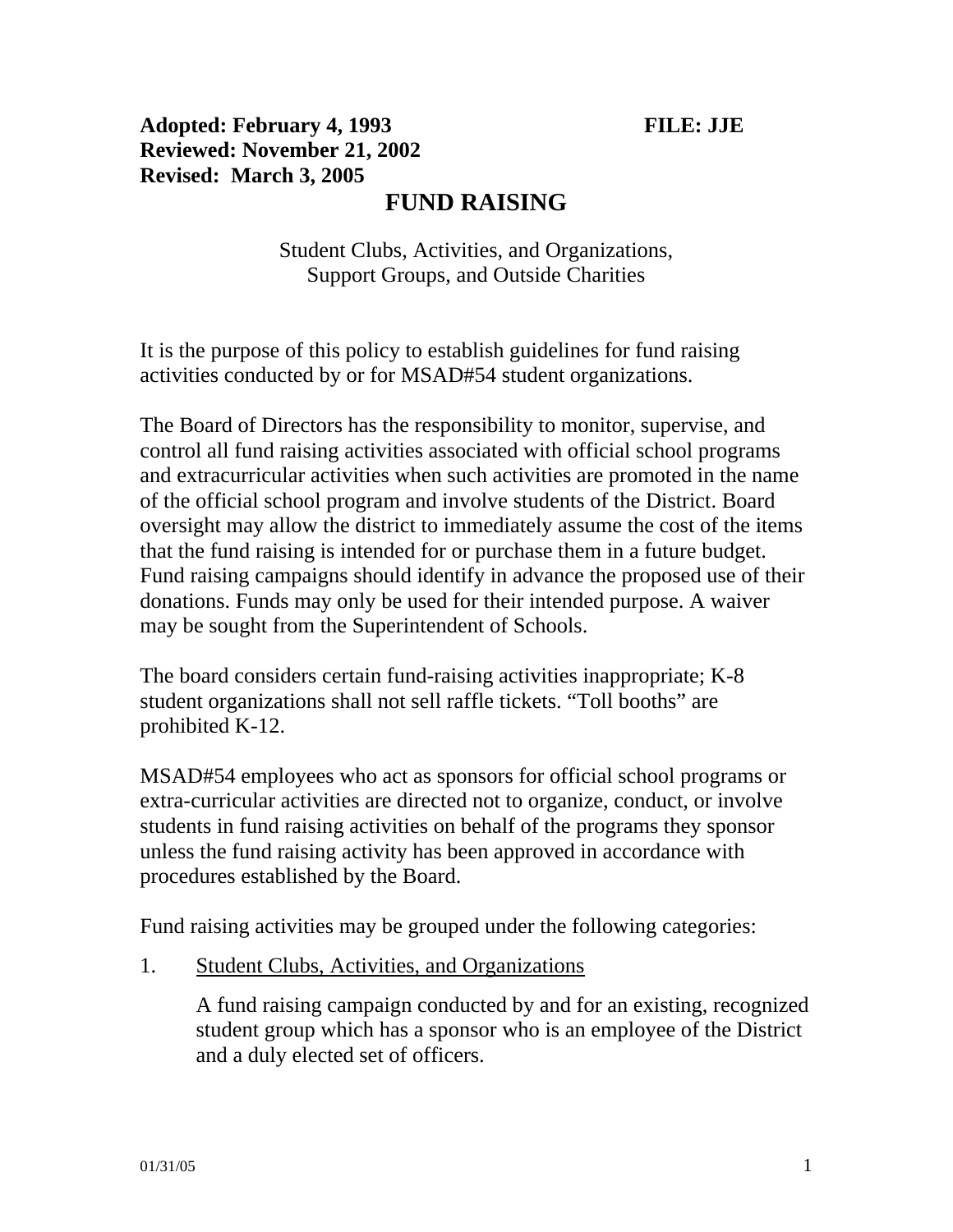## 2. Support Groups (Booster Organizations, Parent-Teacher Organizations)

A fund raising campaign conducted by groups of adults such as parent-teacher organizations, music booster groups, or sports booster groups for the purpose of providing supplementary services to existing school entities.

### 3. Outside Charities

 A fund raising campaign conducted for the purpose of providing money for a charitable cause not directly related to any district goal. Students are being used to sell either a product, their own effort (e.g. Walk-a-thon), or a service (e.g. car wash).

Procedures for conducting each of these activities differ; however, all fund raising campaigns must adhere to the policy guidelines.

Proposals must be submitted to the appropriate administrator (principal, athletic director, band director, etc.) for review and comment. Proposals should indicate how the raised funds are intended to be used and how the monies will be distributed, e.g. 1% to gift wrapping company and 99% to purchase laptop computers. Approved proposals will be forwarded to the Superintendent for final approval. All fund raising activities must be voluntary, appropriate, and undertaken for a specific purpose, within a specific timeframe, and serve the goals and objectives of the district and the organization. They should be intended for the benefit of all the members of the sponsoring organization and must be conducted in a manner that is not disruptive to the educational environment. Fund raising projects should not place unrealistic financial burdens on the participants or donors and should be scheduled to avoid overlapping with other fundraiser campaigns. Participants in district sponsored fundraising events both on and off school property are covered by the district's liability insurance policy.

However, the district's liability policy does not cover fundraising events that are not sponsored by MSAD #54. **Campaign organizers shall stress to participants and donors that participation is completely voluntary and that choosing not to participate is a valid choice**.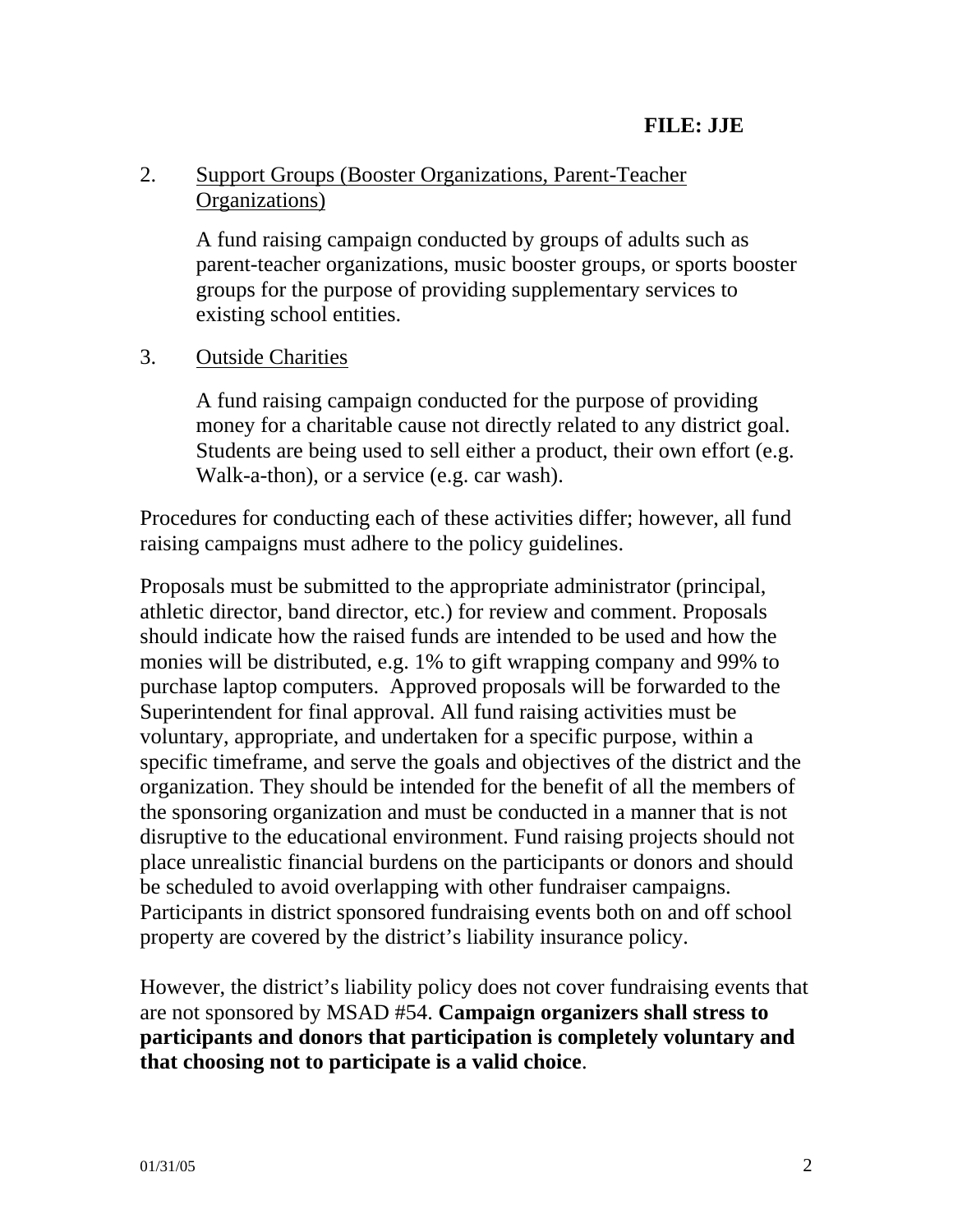#### **FILE:JJE**

Please note that the following descriptions do not apply to any gate receipts or ticket sales for admission to regularly scheduled athletic or activity events. These funds will be managed through the District's athletic and activity funds in accordance with established procedures. District employees should not deposit fund raising monies in personal accounts.

#### A. Student Clubs, Activities, and Organizations

- 1. Elementary (K-6)
	- a. Fund raising efforts in an elementary building must be under the supervision of the building principal. The sponsor should complete and submit a request for approval. No materials should be ordered until the sponsor has received permission for the fund raising project. No activities may be conducted without prior approval of that principal and the Superintendent. (Routine and traditional fundraisers which have previously been approved by the Superintendent may be approved at the building level.)
	- b. The principal must adhere to the guidelines of the Board policy on fund raising when approving and supervising the project.
	- c. If the activity is being conducted in cooperation with the parentteacher organization, the principal is responsible for coordinating the project so that the sponsoring group is aware of the District's policy guidelines.
- 2. Secondary (7-12)
	- a. No fund raising will be conducted by employees or students of MSAD#54 without prior approval being granted by the appropriate administrator and the Superintendent. (Routine and traditional fundraisers which have previously been approved by the Superintendent may be approved at the building level.)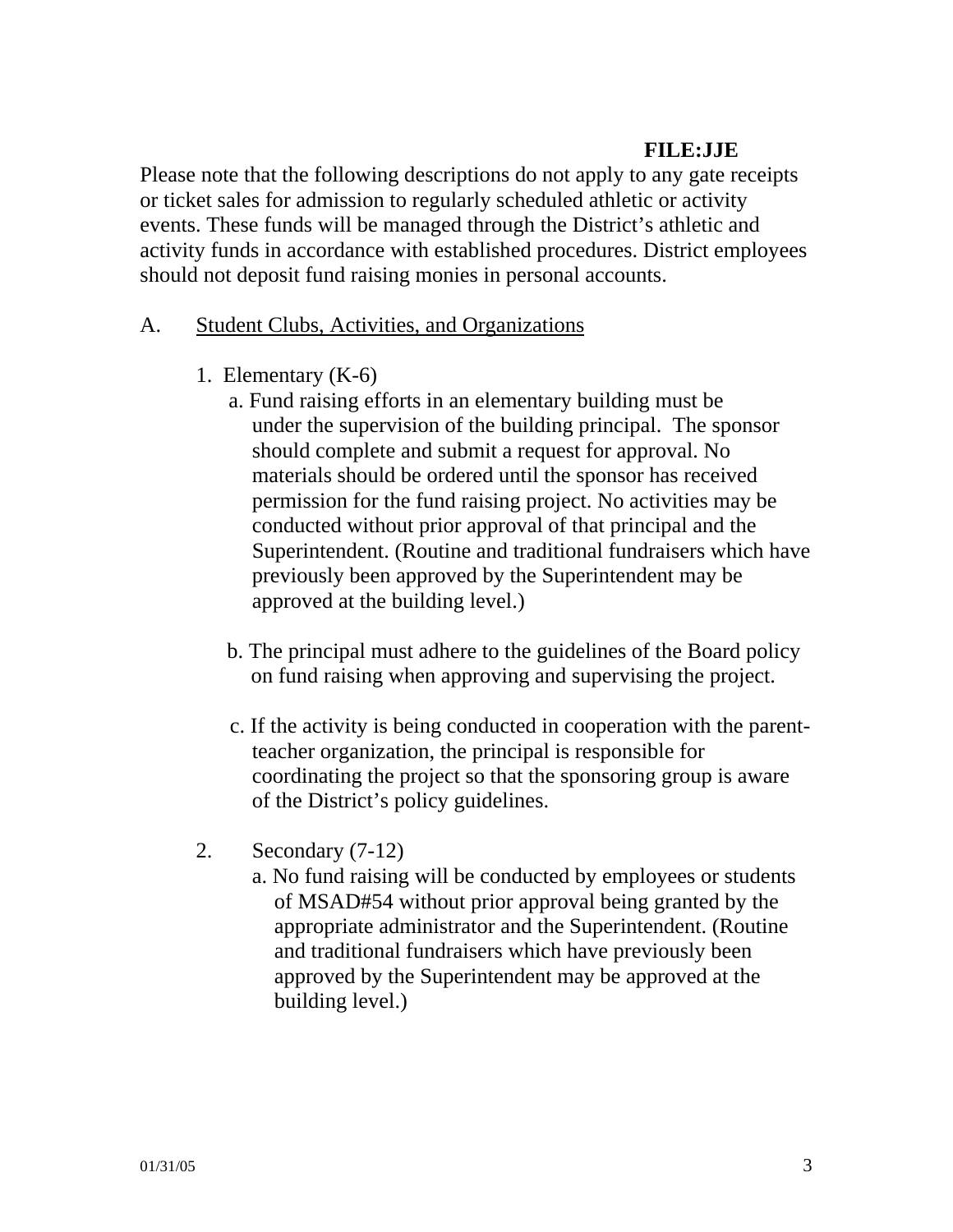- b. The sponsor of a student club or organization contemplating a fund raising project must submit a written request to the appropriate administrator at least two (2) weeks before the activity is scheduled to begin. Any group contemplating fund raising for school trips that include an overnight stay or leave the state must obtain approval from the School Board.
- c. The middle and high school principals and athletic directors will maintain and coordinate calendars to avoid excessive overlapping of campaigns which could prove burdensome to students and the community.
- d. The collection and distribution of all funds raised must be carried out in accordance with the procedures for middle and high school Student Activity Funds.
- B. Support Groups
	- 1. Booster Organizations
		- a. In order for a booster organization to qualify for a fund raiser, money from a fund raiser must enhance a school program and and/or offer an educational advantage.
		- b. The Booster president or her/his designee must make application to the appropriate administrator for all fund raising projects. No activities may be conducted or commitments made without prior approval of the principal and the superintendent. (Routine and traditional fundraisers which have previously been approved by the superintendent may be approved at the building level.)
		- c. The campaigns should be for a designated, approved purpose, should be conducted within a specified time frame, and should in no way interfere with the School District's governance of the team, club, program, or facility.
		- d. Monies collected by booster group fund raising activities may only be deposited in student activities/athletic accounts for the purpose of a joint booster group-school district purchase.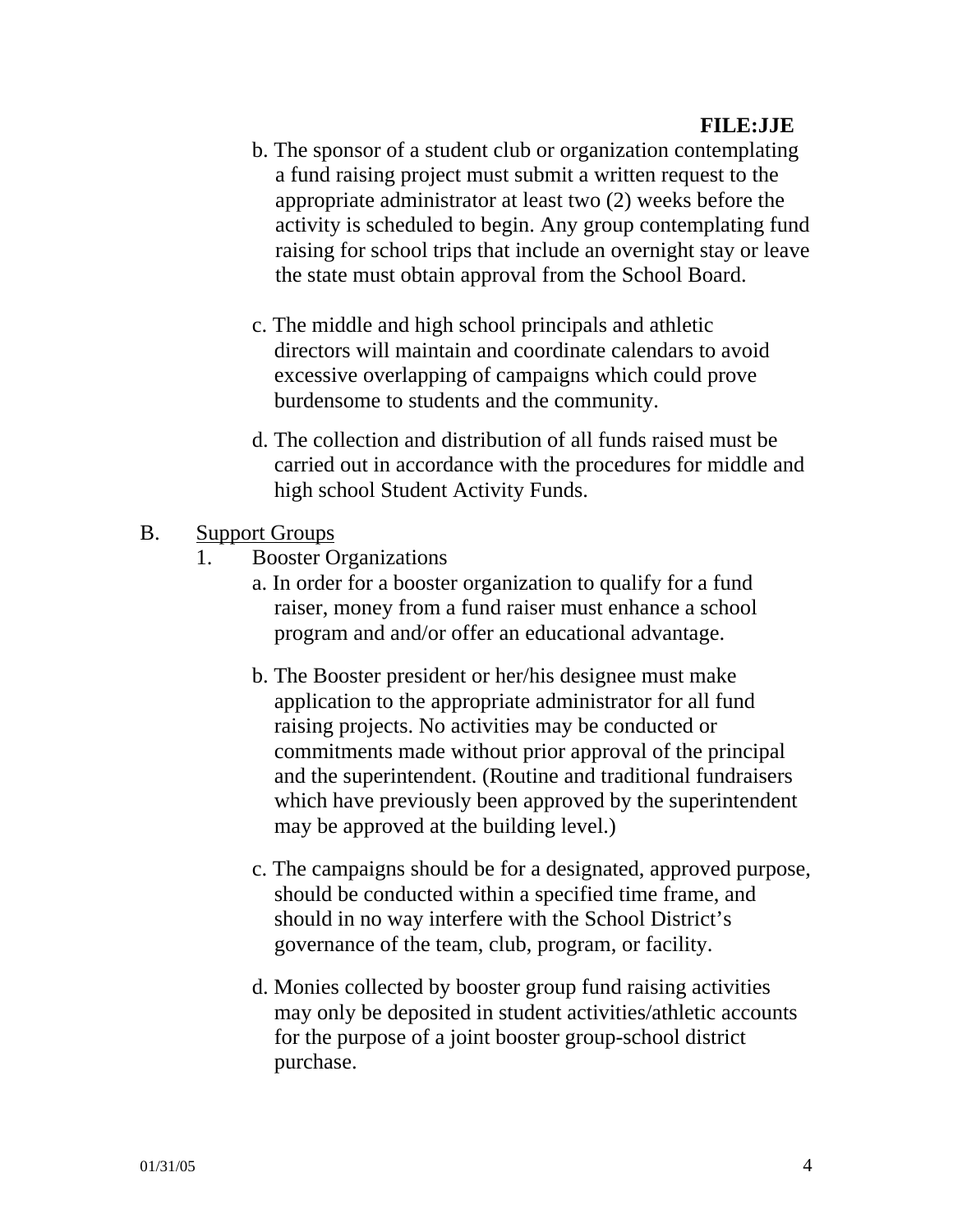- e. If a District employee is involved in the collection of such funds, such monies must be turned over intact to a booster group member by the end of each day.
- 2. Parent-Teacher Organizations
	- a. Fund raising activities sponsored by parent-teacher organizations must be conducted in consultation with the building principal and appropriate staff. If students and building facilities are to be utilized and if activities will affect daily routines, the principal must grant approval. The sponsor should complete and submit a request for approval. No materials may be ordered until the sponsor has received permission for the fund raising project. (Routine and traditional fundraisers which have previously been approved by the superintendent may be approved at the building level.) Î
	- b. The project must be conducted in agreement with the District's policy on fund raising.
- C. Outside Charities
	- 1. No fund raising for or by an outside charity may be conducted without prior approval by the appropriate administrator and the Superintendent. The sponsor should complete and submit a request for approval. No materials may be ordered until the sponsor has received permission for the fund raising project. (Routine and traditional fundraisers which have previously been approved by the Superintendent may be approved at the building level.)
	- 2. Outside charitable campaigns must be supervised by a District employee, either the building principal or the athletic director, or a teacher.
	- 3. Requests for conducting such a campaign must be submitted at least one month before the proposed start of the project.
	- 4. The purpose and activities of such campaigns must follow the guidelines of the Board policy on fund raising.